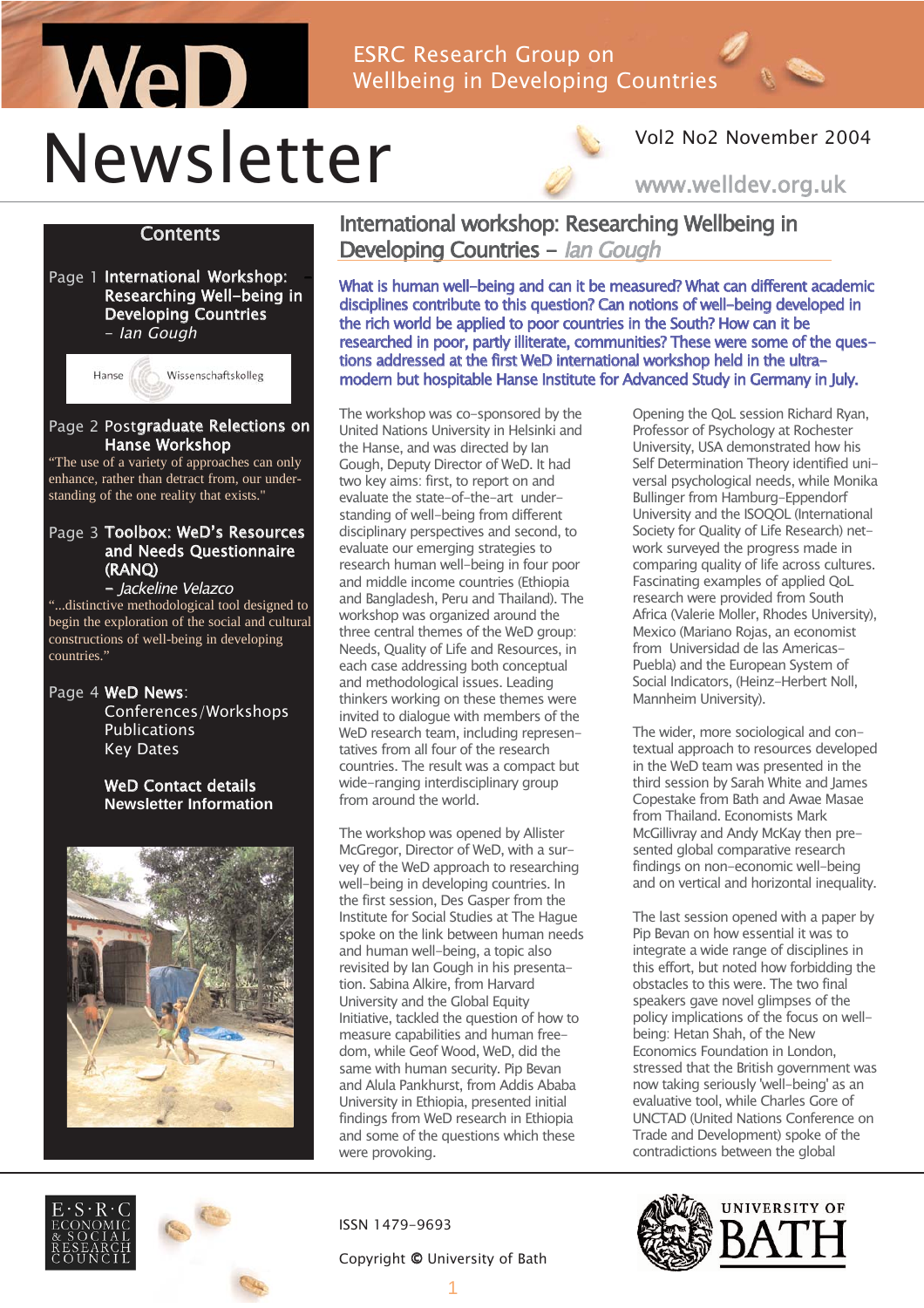Millennium Development Goals, national PRSPs and the local realities. He emphasised how important the WeD programme was to bridging these gaps.

The workshop participants probed the WeD research strategy and sharpened up some of our ideas. It also provided a good reality-test for our upcoming fieldwork methods. Ian Gough and Allister McGregor are now editing a selection of the papers into a book. But

as important a legacy is the buzz which the workshop discussions (and late night informal conversations) gave to all who attended, including five WeD postgraduate students, and the fillip it gave to the WeD programme.

Ian Gough is Deputy Director of WeD and Professor at the Department of Social and Policy Sciences, University of Bath.



*Workshop session at the Hanse Institute.*

Details of papers presented at the Hanse workshop may be found at www.welldev.org.uk/news/hanse.htm

# Postgraduate Reflections on Hanse Workshop

Becky Schaaf (First year PhD student using a non-linear systems approach to explore the structures and dynamics of savings groups in North-East Thailand)

"A central theme of the conference that I found particularly interesting was the importance of communicating within and beyond academia. This included considering how the WeD project and findings can inform and link with existing policy and development projects. The need for WeD to amalgamate or incorporate the approaches of different disciplines also appears crucial. As argued by Pip Bevan, the use of a variety of approaches can only enhance, rather than detract from, our understanding of the one reality that exists."

"The importance of looking beyond the research to consider how to communicate with various people and organisations and how to positively affect the lives of people in developing countries was emphasised by Hetan Shah and Charles Gore. Amongst the often highly theoretical and technical discussions, this focus on keeping sight of the end goals of the project and considering how to ensure the findings of WeD enter and influence policy discourse, seems fundamental to its ultimate success."

Ashebir Desalegn (First year PhD student from the Psychology department, Addis Ababa investigating the applicability of Self-Determination Theory (Aspiration goals and values indices) to an Ethiopian context)

"The workshop offered a rare

opportunity for research students like me to meet and discuss issues of interest with renowned scholars that we have only known from the literature … What I found particularly interesting was the vigour with which presenters put across their arguments, how hard they fought their corners, yet the participants' tolerance for diverse viewpoints whilst trying to get a coherent picture of well-being, inequalities and poverty."

"I learnt a lot about how to work towards a meaningful interdisciplinary dialogue. It also helped me look at the areas that interdisciplinary discourse could converge on (and diverge from) and, most importantly, how to build on points of convergence."

Monica Guillen-Royo (First year PhD student working on the relation between consumption and human need satisfaction)

"Researching consumption and well-being, as I am doing, is challenging because of the strong views people, either researchers or lay people, have about what they consume and the reasons behind their choices … During the workshop, it was generally agreed that well-being is an umbrella concept and that notions of satisfaction, happiness and affect were commonly included in its definition. But it was more difficult to agree on a unified approach to research on well-being. The workshop helped to clarify those differences whilst presenting a challenge for the WeD group to reconcile the different research paradigms."

"Although consumption was not directly addressed, it was identified by several presenters as playing a central role for individual's wellbeing. In particular, Mariano Rojas summarised Subjective Well-being approaches highlighting the importance of domains of life such as family, economic and personal domains, with income playing a secondary role affecting the economic domain. In Thailand the changing consumption patterns were tackled by Awae Masae who underlined their two opposite effects on well-being, since life is becoming easier but indebtedness, and thus hardship is increasing…To sum up, the Hanse International workshop encouraged my research on consumption and well-being. It broadened my knowledge of the on-going discussions on wellbeing and provided interesting insights into the consequences of changing patterns of consumption in developing countries."

Farung Mee-Udon (First year PhD student focusing on the gendered dimensions of the universal health care scheme in rural Thailand)

"Understanding well-being faces certain challenges, including how academics communicate to the public on their research findings. Hanse demonstrated the importance of linking theoretical and practical research with policy formulation and action."

Further details of the work of these and other WeD Postgraduates may be seen at: www.welldev.org.uk/people/postgrad.htm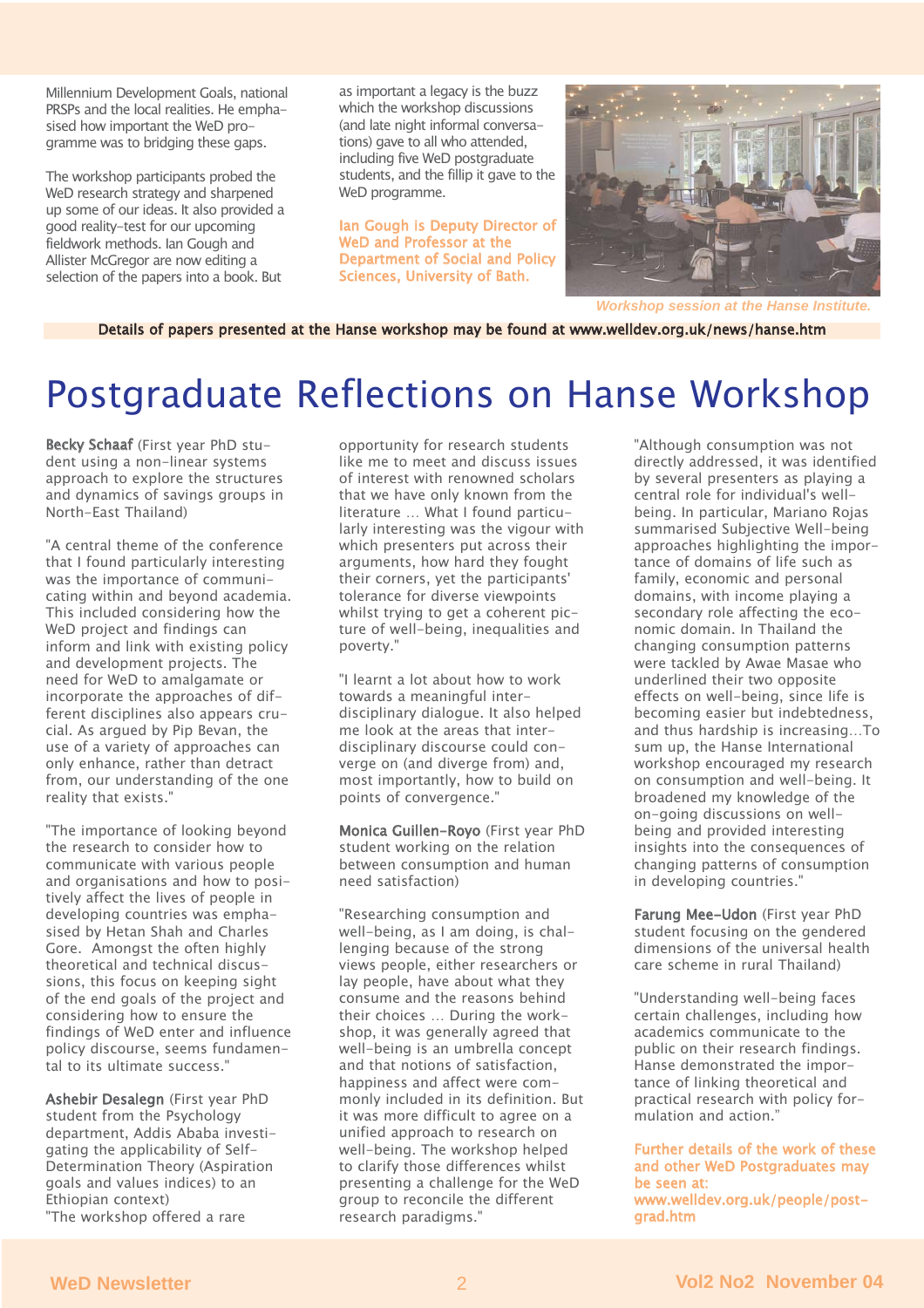# **Toolbox**

### WeD's Resources and Needs Questionnaire (RANQ)

### Jackeline Velazco

WeD is currently in the process of compiling and analysing the results of the Resources and Needs Questionnaire (RANQ): a survey instrument applied to 1000 households per country across a range of rural and urban communities within Bangladesh, Ethiopia, Peru and Thailand. The RANQ is a distinctive methodological tool designed to begin the exploration of the social and cultural constructions of wellbeing in developing countries.

RANQ is informed by WeD's theoretical framework comprising the Theory of Human Need; the Resource Profiles Approach; and Quality of Life work. In essence, well-being is understood as an 'outcome' which has objective, subjective and relational components. Well-being is secured by individuals through the 'processes' in which they organise different types of resources. Similarly, the pursuit of well-being is influenced by the 'meanings' that they assign to specific needs that they are trying to attain and the processes involved. Individuals achieve states of wellbeing through a series of relations with wider structures ranging from their household, through community to the nation-state and global economy.

This integrated framework identifies the main foci of empirical research. Essentially these can be classified as outcomes, processes and meanings. Therefore, the WeD Framework proposes that there are three central categories of data to be collected and analysed:

a) on what people/households/ communities/nations have or do not have (material and human resources, social relationships, status, and other resources) b) on what people **do** or cannot do with these resources c) on how people think about what they have (do not have) and can or cannot do with what they have.

Although available secondary data (e.g. national census and household surveys) offers information on what households have and do, the RANQ generates its own data set

that provides a comprehensive picture at the individual, household, community level that links these to how people think. More specifically, it gathers information on household resources (human, material, natural, social and cultural), the extent of needs satisfaction for households (eg health, education, food and housing) and long-term shocks and fortunes. Many questions are identical across the four countries; others have been adjusted to each country's characteristics. The same coding system and data verification procedures are being used to guarantee that comparable data are collected across the sites in all countries to facilitate cross-country analysis.

RANQ is organised into six sections. The first describes the organisation of the household and is followed by a general assessment of subjective well-being. The third section focuses on a household's human resources and collects information on household members' occupations, education and health. The fourth collects data on household access and use of material resources such as land and natural resources, livestock,



*Working with villagers in Thailand.*

asset ownership, housing utilities and sanitation. It also gathers data on long-term shocks and fortunes, food shortages and clothing, wealth, transfers and income support. Both the third and fourth sections include questions on household's perceptions, expectations and satisfaction on various resource dimensions. The fifth section provides data on social resources such as kin and fictive relations, connections to the local community, to the wider world, to markets and government. The last section collects information on cultural resources such as language, social identity and honorific titles.

The RANQ data permits analysis a) within a site, b) among sites of the same country by rural and urban areas, and c) a comparison across the four countries; thus allowing the following general research questions to be analysed:

What is the relationship between quality of life (subjective and objective) and access to resources (human, material, social and cultural), long-term shocks and fortunes, and access to government services? Is there any relevant difference between urban and rural sites?

To what extent is quality of life affected by household participation in: a) labour market (as self-employed or wageworker), b) product market (buyer and seller), c) credit market, and d) input markets?

To what extent are the findings of each research site related to the poverty/inequality/quality of life indicators at the national level? If a different pattern is identified, how can such differences be explained?

These findings inform a more detailed quantitative and qualitative data collection stage using sub-samples of individuals and households obtained from the RANQ stage. This procedure will offer a more comprehensive understanding of the 'outcomes' achieved by individuals and households as well as the 'processes' and 'meanings' that have contributed to these outcomes. This next phase will consequently study the ways in which people conceive of their quality of life or subjective wellbeing using a range of anthropological, sociological and psychological approaches and methods.

Jackeline Velazco is a WeD Research Officer, Economics of Development, based at the University of Bath.